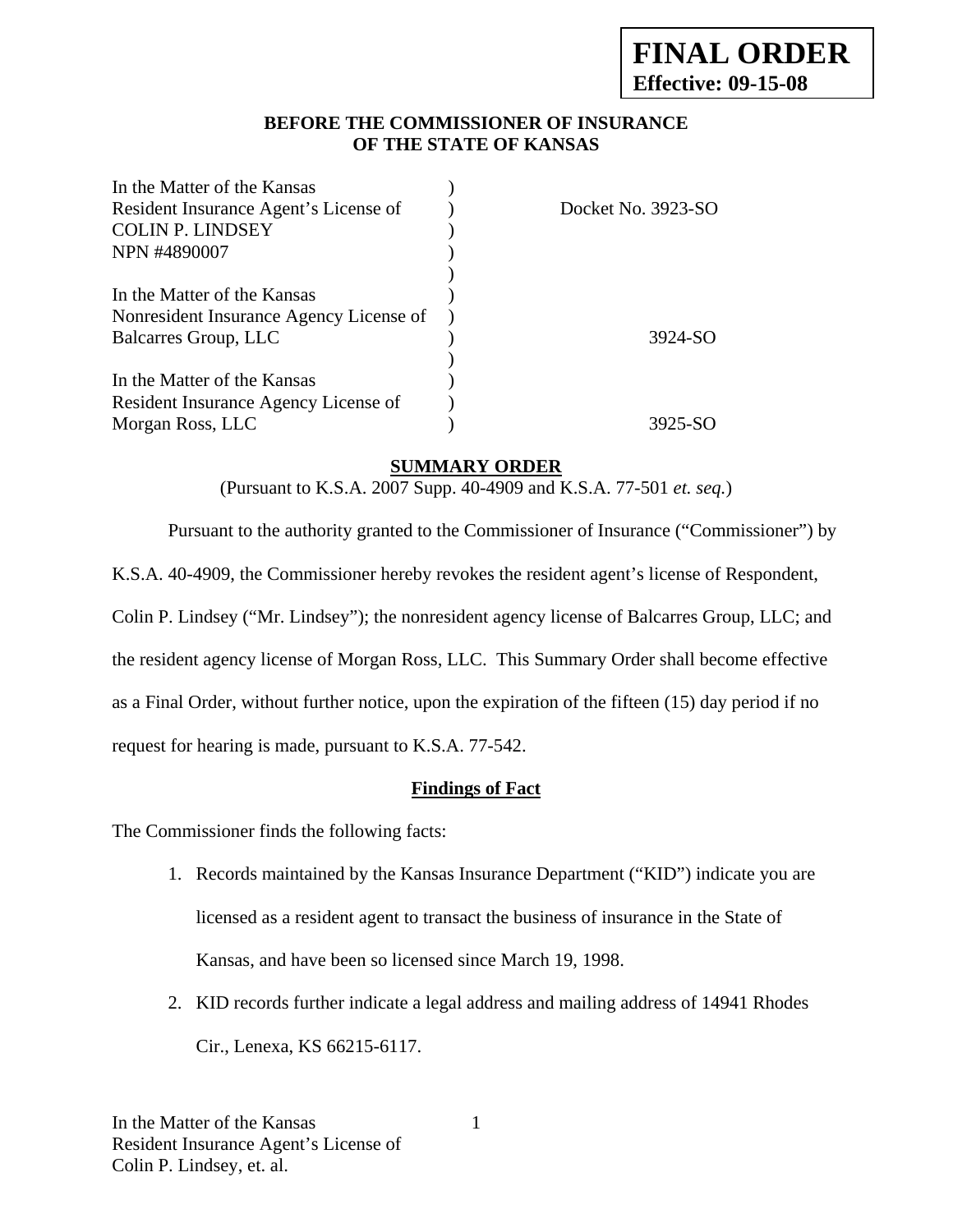- 3. KID records further indicate that you are the owner and sole agent for the following agencies:
	- A. Balcarres Group, LLC, ("Balcarres") with a legal address of 1000 E. William St., Carson City, NV 89701 and a mailing address of 700 Elm St., Ste. 701, Manchester, NH 03101. Records indicate that Balcarres was licensed as a nonresident agency to transact the business of insurance in the State of Kansas on January 12, 2007.
	- B. Morgan Ross, LLC, ("Morgan Ross") with a legal and mailing address of 10955 Lowell, Ste. 810, Overland Park, KS 66210. Records indicate that Morgan Ross was licensed as a resident agency to transact the business of insurance in the State of Kansas on June 11, 2002.
- 4. In February 11, 2008, the New Hampshire Banking Department ("Banking Department") filed a petition for an Order for Liquidation of Noble Trust Company ("Noble") in the Superior Court for Merrimack County, New Hampshire. As support for the petition, Robert A. Fleury, Deputy Commissioner of the Banking Department, and appointed Conservator for Noble, filed an affidavit with the court, stating, inter alia, the following:
	- A. Colin P. Lindsey is the president and a director of Noble.
	- B. Colin P. Lindsey engaged in unsound business practices and transactions as agent of Noble.
	- C. Colin P. Lindsey made false statements and misleading statements concerning Noble's operations and business.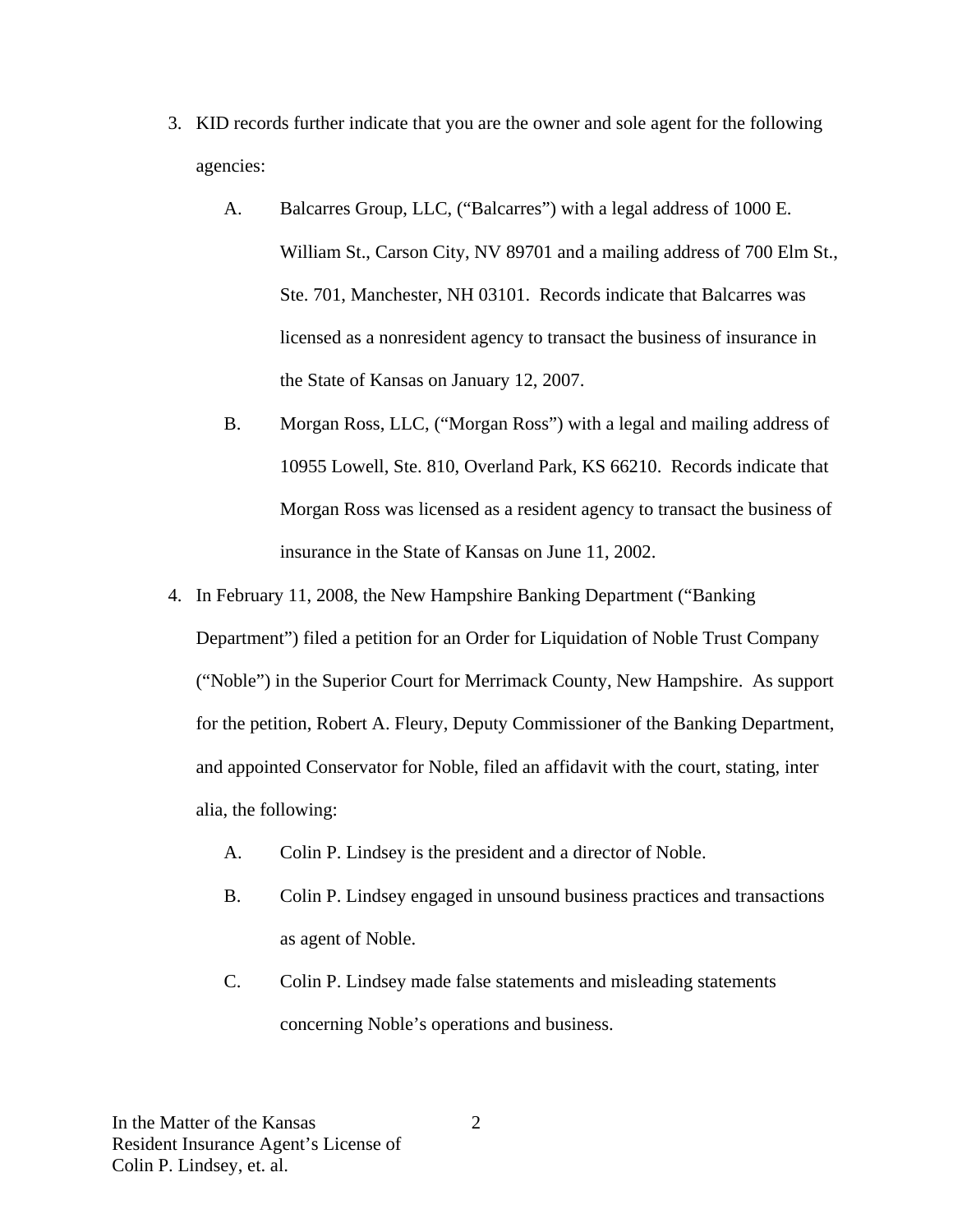- D. Colin P. Lindsey concealed from Noble clients who had invested in Sierra Factoring, LLC. ("Sierra"), the financial default of Sierra and Colin P. Lindsey took affirmative action to conceal from Noble clients the true financial status of Sierra by continuing to make interest payments and principal buyout payments to Noble clients who had invested in Sierra Factoring, LLC.
- 5. Based on the Affidavit of Robert A. Fleury, the Superior Court concluded that the Banking Department had presented sufficient evidence of improper activities to be granted a Temporary Restraining Order and Preliminary Injunction and ordered the Banking Department to seize the record and assets of Noble Trust.
- 6. On February 22, 2008, the New Hampshire Insurance Department filed an Order to Show Cause and Notice of Hearing regarding Colin P. Lindsey and Balcarres.
- 7. On March 27, 2008 an Order Appointing Liquidator was filed in Merrimack County Superior Court regarding not only Noble Trust, but Balcarres as well. That order authorized the Liquidator to take possession of and secure the assets, property, books, records, accounts and other documents of Noble Trust, Balcarres and Aegean Scotia.
- 8. On May 8, 2008, a Settlement and Agreement Order was reached between Colin P. Lindsey and the New Hampshire Insurance Department. In this order, the Respondent, Colin P. Lindsey, agreed to the immediate revocation of his insurance producer's license in the State of New Hampshire. To date, Colin P. Lindsey has failed to notify KID of his revocation.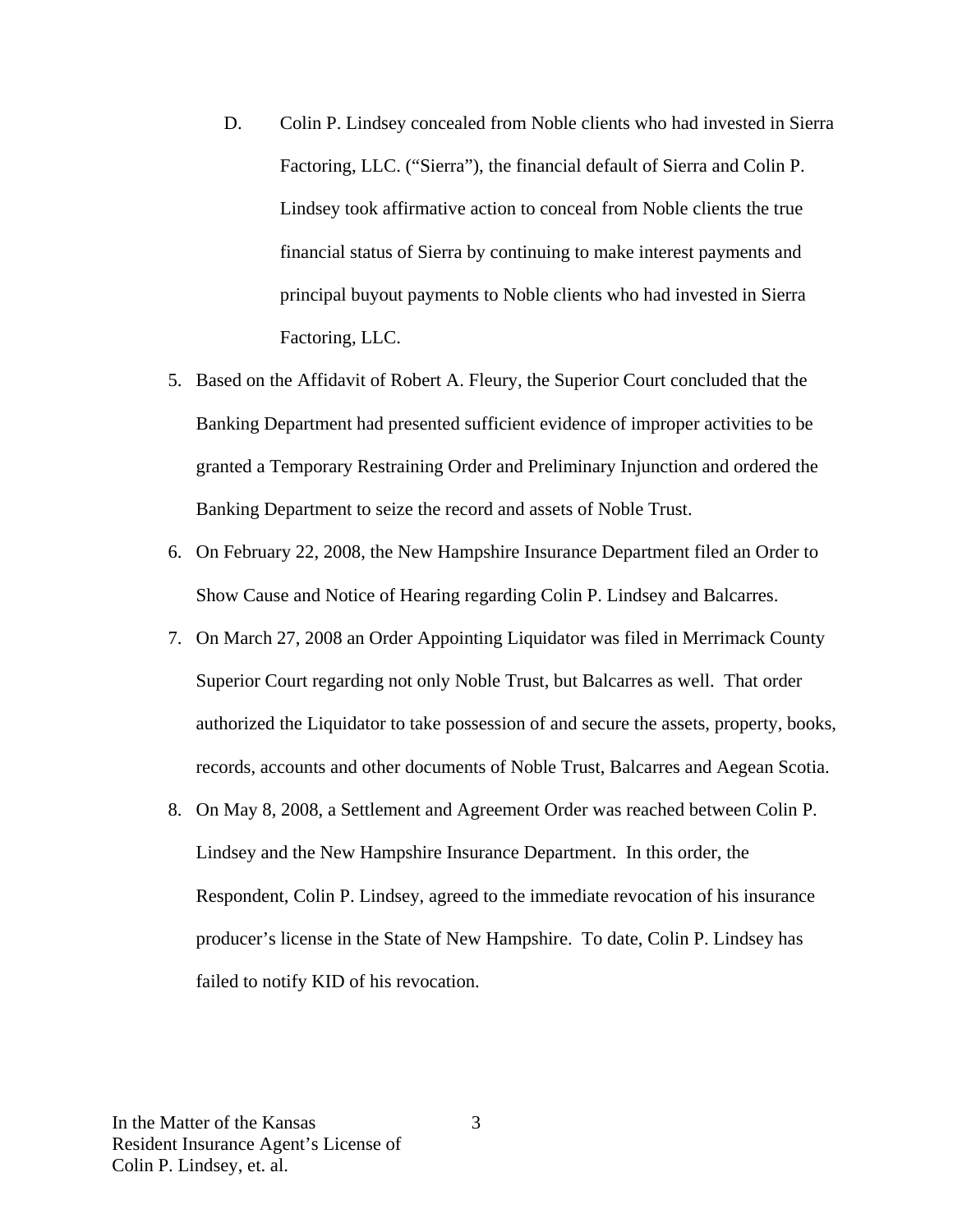9. On June 3, 2008, the New Hampshire Insurance Department filed an Order revoking the insurance producer license issued to Balcarres. To date, Colin P. Lindsey has failed to notify KID of the revocation of Balcarres' New Hampshire license.

## **Applicable Law**

- 10. K.S.A. 2006 Supp. 40-4909 states, in pertinent part:
	- (a) The commissioner may deny, suspend, revoke, or refuse renewal of any license issued under this act if the commissioner finds that the applicant or license holder has:
		- (2) Violated
			- (A) any provision of chapter 40 of the Kansas Statutes Annotated, and amendments thereto, or any rule or regulation promulgated thereunder;
		- (8) Used any fraudulent, coercive, or dishonest practice, or demonstrated any incompetence, untrustworthiness or financial irresponsibility in the conduct of business in this state or elsewhere.
	- (b) In addition, the commissioner may suspend, revoke or refuse renewal of any license issued under this act if the commissioner finds that the interests of the insurer or the insurable interests of the public are not properly served under such license.
	- (d) The license of any business entity may be suspended, revoked or refused renewal if the insurance commissioner finds that any violation committed by an individual licensee employed by or acting on behalf of such business entity was known or should have been known by one or more of the partners, officers or managers acting on behalf of such business entity and; (1) such violation was not reported to the insurance commissioner by such business entity.
- 11. KA.R. 40-7-9 states, in pertinent part: Each person licensed in this state as an insurance agent shall report the following to the commissioner of insurance within 30 days of occurrence:
	- (a) Each disciplinary action on the agent's license or licenses by the insurance regulatory agency of any other state or territory of the United States.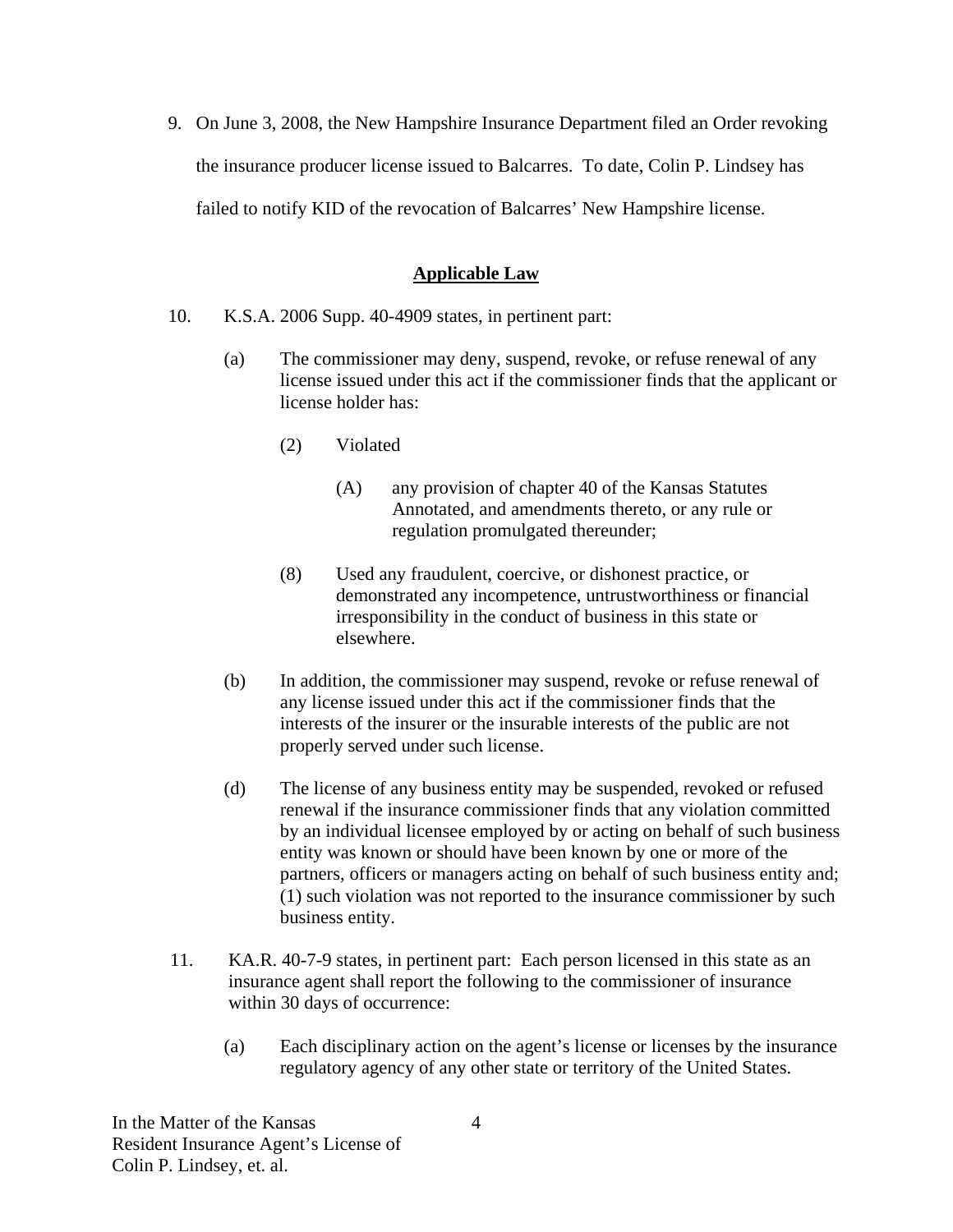#### **Conclusions of Law**

- 12. The Commissioner has jurisdiction over Respondents as well as the subject matter of this proceeding, and such proceeding is held in the public interest.
- 13. The Commissioner finds that Respondent's conduct in regards to Noble Trust, Balcarres, and Aegean Scotia demonstrates incompetence in the conduct of business in this state or elsewhere and constitutes a violation of K.S.A. 2007 Supp. 40-4909(a)(8).
- 14. The Commissioner finds, pursuant to K.S.A. 40-4909(b), that the insurable interests of the public are not properly served under Respondents, licenses.
- 15. The Commissioner finds that Respondent Colin P. Lindsey's agent license along with the agency license of Balcarres Group LLC were revoked in the State of New Hampshire on May 8, 2008 and June 3, 2008 respectively and Respondent, Colin P. Lindsey has failed to notify KID of either revocation, a violation of K.A.R. 40-7-9.
- 16. Accordingly, the Commissioner concludes sufficient grounds exist for the revocation of the insurance agent's license of Colin P. Lindsey; the insurance agency license of Balcarres Group, LLC and the agency license of Morgan Ross, LLC pursuant to K.S.A. 2007 Supp. 40-4909(a) and (b).

## **IT IS THEREFORE ORDERED BY THE COMMISSIONER OF INSURANCE THAT:**

1. The Kansas Resident Insurance Agent's License of COLIN P. LINSEY is hereby **REVOKED** effective the effective date of this Order.

5

2. The Kansas Nonresident Insurance Agency License of Balcarres Group, LLC is

hereby **REVOKED** effective the effective date of this Order.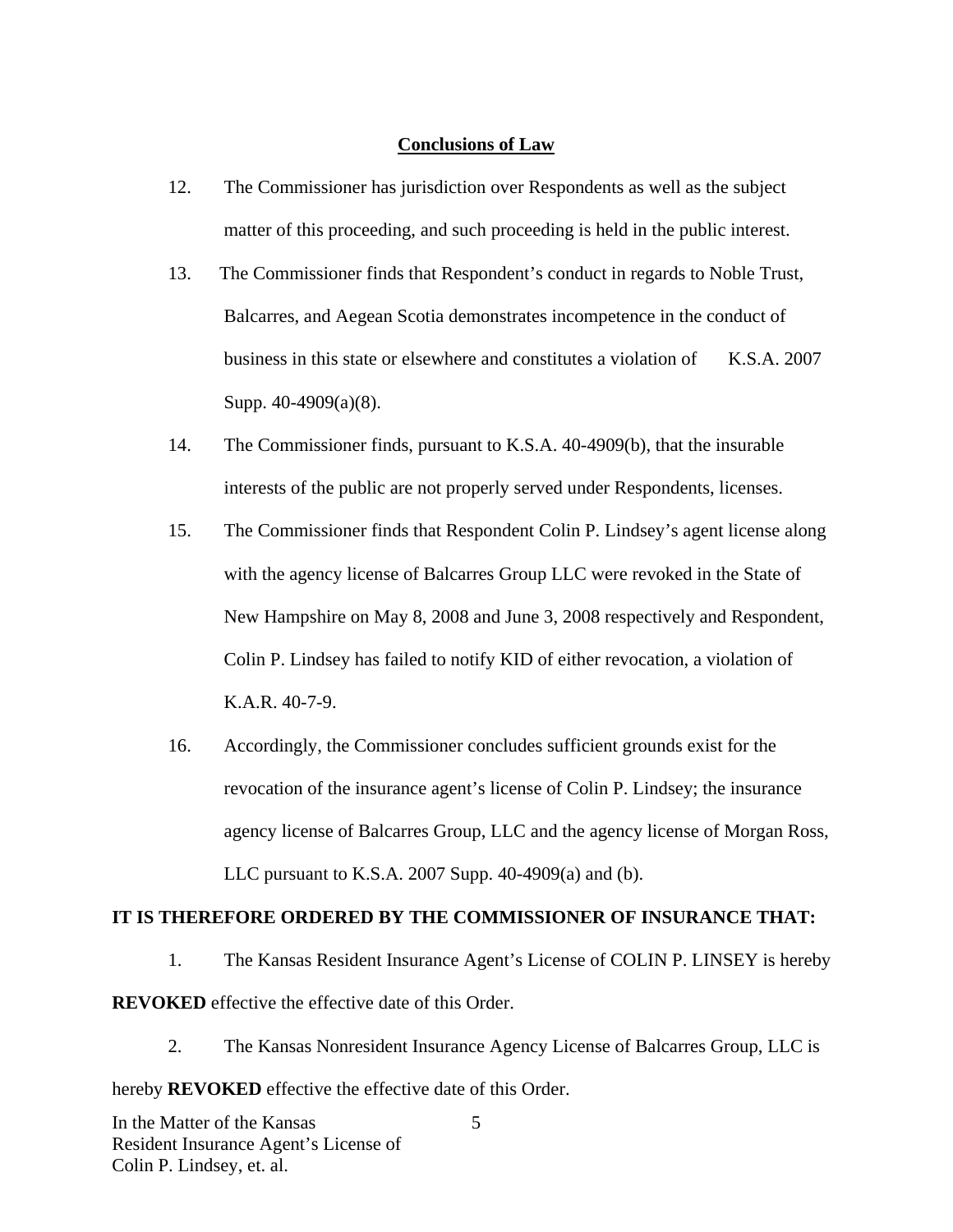3. The Kansas Resident Insurance Agency license of Morgan Ross, LLC is hereby

**REVOKED** effective the effective date of this Order.

## 4. **IT IS FURTHER ORDERED** that COLIN P. LINSEY; BALCARRES GROUP,

LLC; AND MORGAN ROSS, LLC shall **CEASE** and **DESIST** from the sale, solicitation or

negotiation of insurance and/or receiving compensation deriving from the sale, solicitation or

negotiation of insurance conducted after the effective date of this Order.

## **NOTICE AND OPPORTUNITY FOR HEARING**

Colin P. Lindsey; Balcarres Group, LLC and Morgan Ross, LLC, within fifteen (15) days of service of this Summary Order, may file with the Kansas Insurance Department a written request for hearing on this Summary Order, as provided by K.S.A. 77-542. In the event a hearing is requested, such request should be directed to:

> John W. Campbell, General Counsel Kansas Insurance Department 420 S.W.  $9<sup>th</sup>$  Street Topeka, Kansas 66612

Any costs incurred as a result of conducting any administrative hearing shall be assessed against the agent/agency who is the subject of the hearing as provided by K.S.A. 40-4909(f). Costs shall include witness fees, mileage allowances, any costs associated with reproduction of documents which become part of the hearing record, and the expense of making a record of the hearing.

If a hearing is not requested, this Summary Order shall become effective as a Final Order, without further notice, upon the expiration of the fifteen (15) day period for requesting a hearing. The Final Order will constitute final agency action in the matter.

In the event the Petitioner files a petition for judicial review, the agency officer designated pursuant to K.S.A. 77-613(e) to receive service of a petition for judicial review on behalf of the Kansas Insurance Department is:

> John W. Campbell, General Counsel Kansas Insurance Department 420 S.W.  $9^{th}$  St. Topeka, Kansas 66612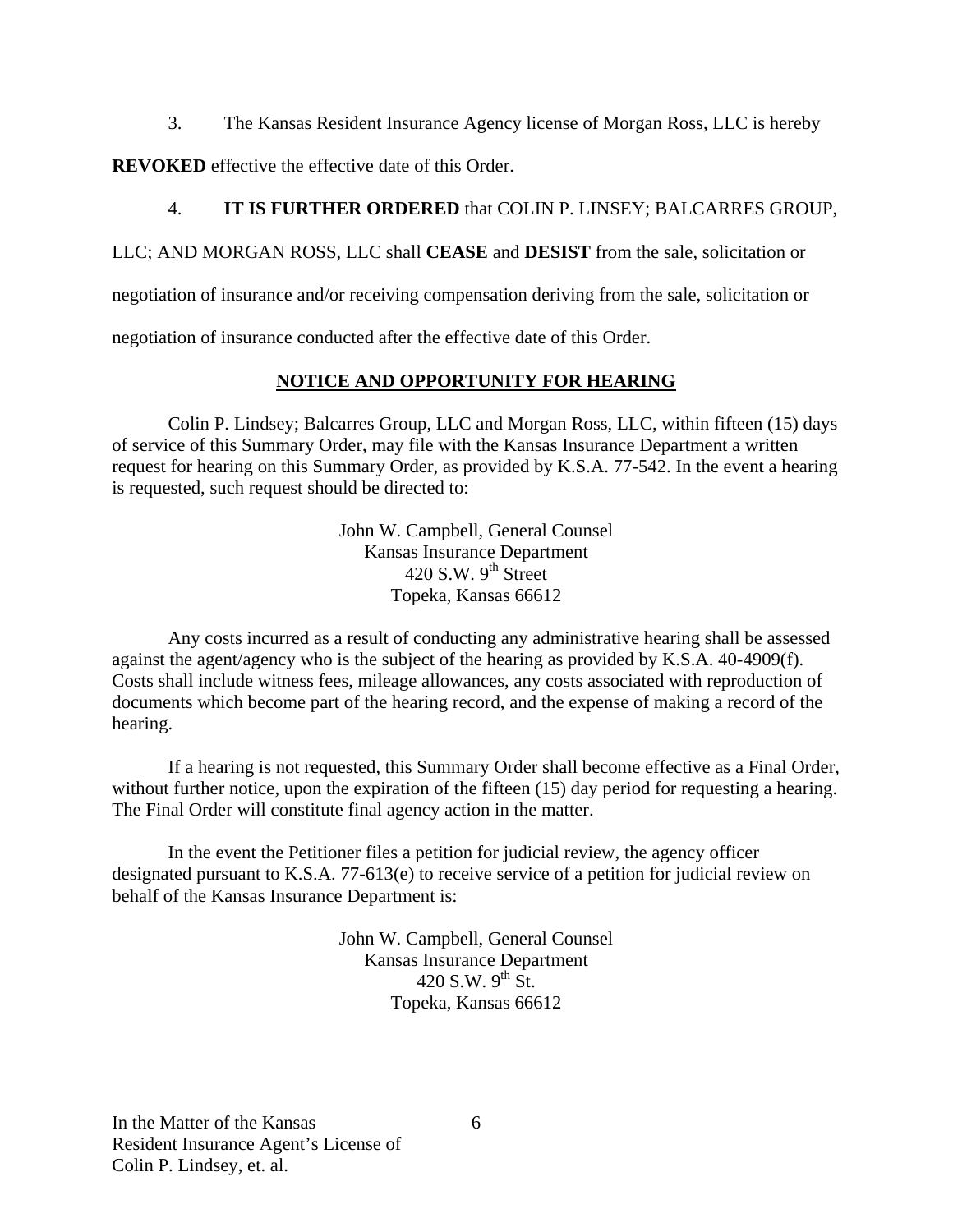## **IT IS SO ORDERED THIS \_\_26th\_\_ DAY OF AUGUST, 2008, IN THE CITY OF TOPEKA, COUNTY OF SHAWNEE, STATE OF KANSAS.**



 **\_**/s/ Sandy Praeger**\_\_\_\_\_\_\_\_\_\_\_\_** Sandy Praeger Commissioner of Insurance

 $\angle$ s/ John W. Campbell John W. Campbell General Counsel

# **CERTIFICATE OF SERVICE**

The undersigned hereby certifies that she served the above and foregoing Summary Order on this 26th day of Aug. 2008, by causing the same to be deposited in the United States Mail, first class postage prepaid, addressed to the following:

Colin P. Lindsey 14941 Rhodes Cir. Lenexa, KS 66215-6117

Balcarres Group, LLC 900 Elm St., Ste. 701 Manchester, NH 03101

Morgan Ross, LLC 10955 Lowell Ste. 810 Overland Park, KS 66210

> \_/s/ Stacy R. Bond\_\_\_\_\_\_\_\_ Stacy R. Bond Staff Attorney